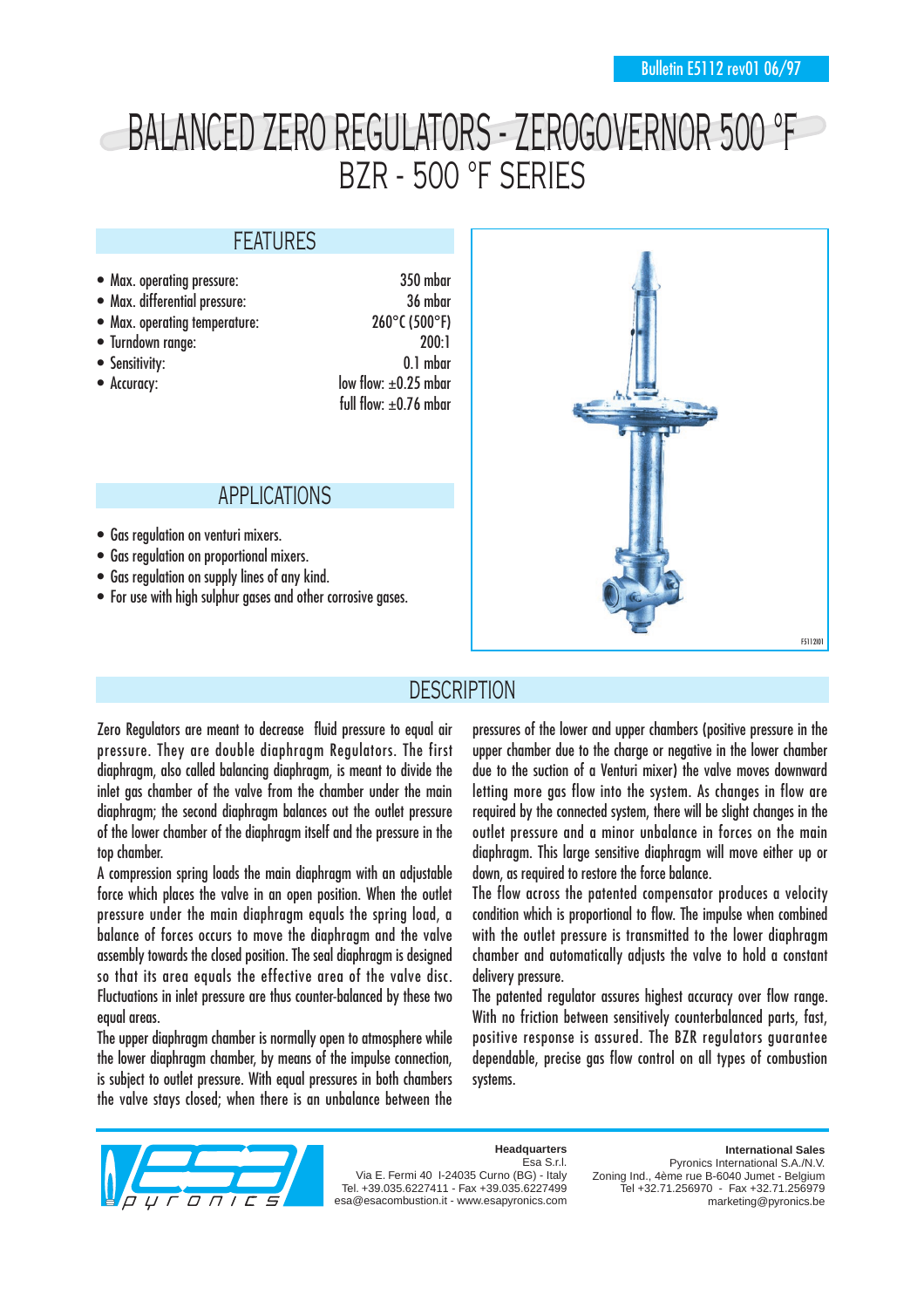#### INSTALLATION

All BZR regulators are tested, set and sealed when shipped. If adjustment or repair is necessary, the regulator should be returned to the factory.

Regulators must always be mounted in a stem-up position, in a horizontal line. Any other mounting position will cause a malfunction. The arrow cast on the side of the valve body indicates direction flow.

Regulators should not be installed in areas where operating temperatures will exceed the maximum operating value.

One Zero Regulator may supply more than one burner, provided that some conditions are respected:

- 1. locate a valve between the BZR and every burner;
- 2. respect the maximum limit capacities of the BZR;
- 3. all the mixers connected to one single regulator must be in the same control area.

### CAPACITY TABLE



Natural gas flow  $\omega$  20°C S.G. = 0.6 (Nm<sup>3</sup>/h)

#### CORRECTION FACTOR TABLE

| Gas temperature <sup>or</sup> | 02<br>/ J | ו ח<br>1 A I | , 49                  | י ד  | 204                   | 232          | 260           |
|-------------------------------|-----------|--------------|-----------------------|------|-----------------------|--------------|---------------|
| <b>Capacity multiplier</b>    | ה ד<br>.  | .10          | ົາດ<br>. . <i>L</i> U | 1.24 | . ∩⊤<br>I . <i>li</i> | ຸງ<br>ا ل. ا | . nr<br>ر ں ا |